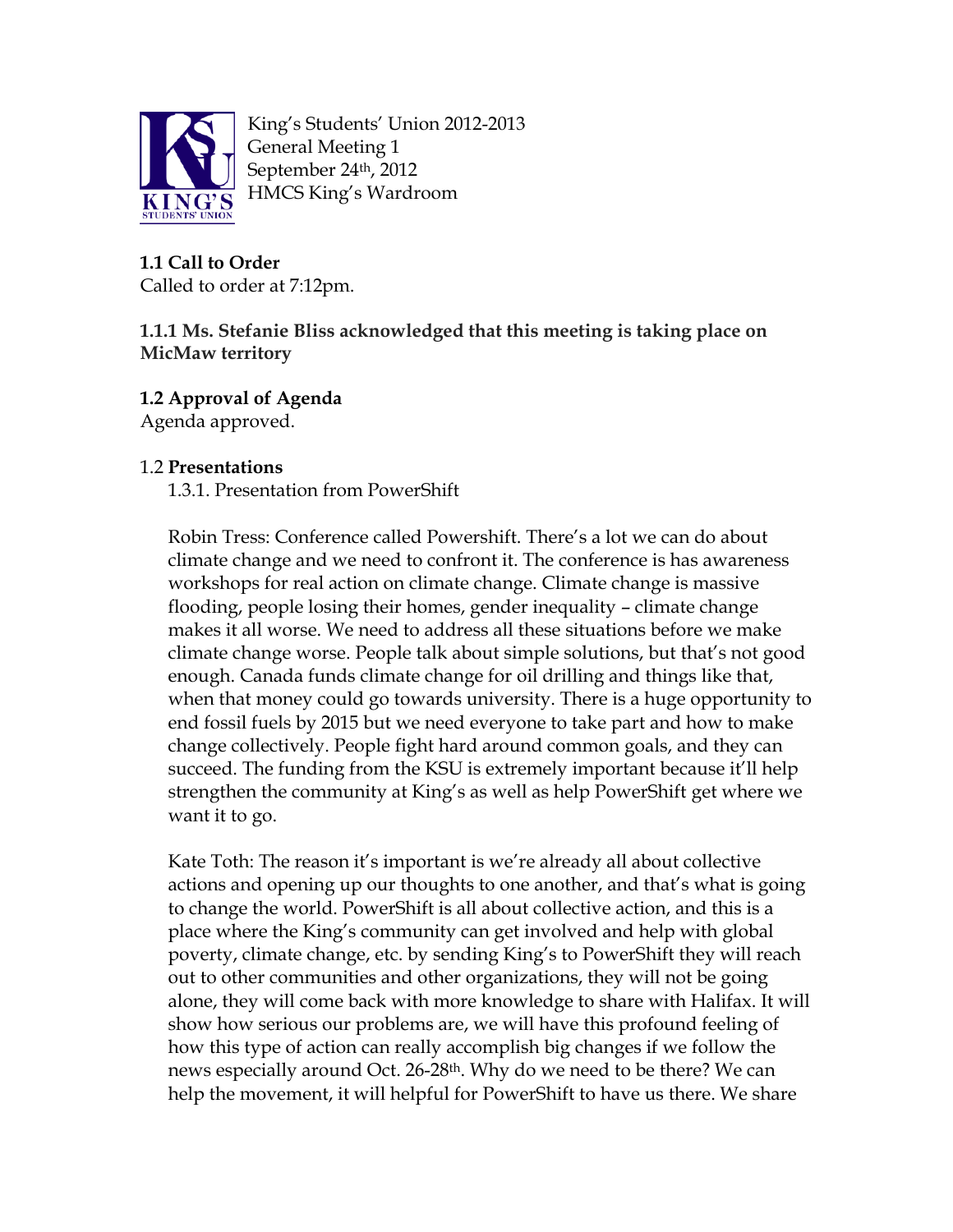our concerns with each other and we could really enrich this gathering at a national level. It will open the king's community onto the wider climate change movement throughout the world. Questions:

Yona Sienna: Wanted to ask if they had previously looked into other scholarships or bursaries…

Dave Etherington: When is the conference? How much, and when do people need to know

Robin Tress: Oct 26-29th, buses will be leaving Thursday and coming back Tuesday.

Nate Windsor: Is this a bunch of students getting together or how it affects the students or the province?

Robin Tress: They want to engage people who are living on the frontlines, like near coalmines. We will discuss what the future will look like and solid plan making and concrete action.

Drew Harrison: What are the actual subsidies and why

Kalee McGreggor Bales: 20 plus subsidies, reduction in taxes, it makes investments in equipment and the money goes to that equipment, it goes to buying really big machinery to rip apart the forest in Alberta, its going to reduce your taxes, to build bridges to these projects. Drew Harrison: do we know the economic reproductions of eliminating these subsidies?

Kaylee McGreggor Bales: The liquidation of the subsidies would result in a 7 percent decrease. The actual impact on jobs like social justice and Drew: How will that affect our gas prices?

Kate Toth: we import our gas, and gas we do make is sent to other places to be refined. It wouldn't have an insane affect.

Robin Tress: To directly attribute the gas prices to the subsidiaries

Zack Carbone: Is this conference purely education or is something going to happen?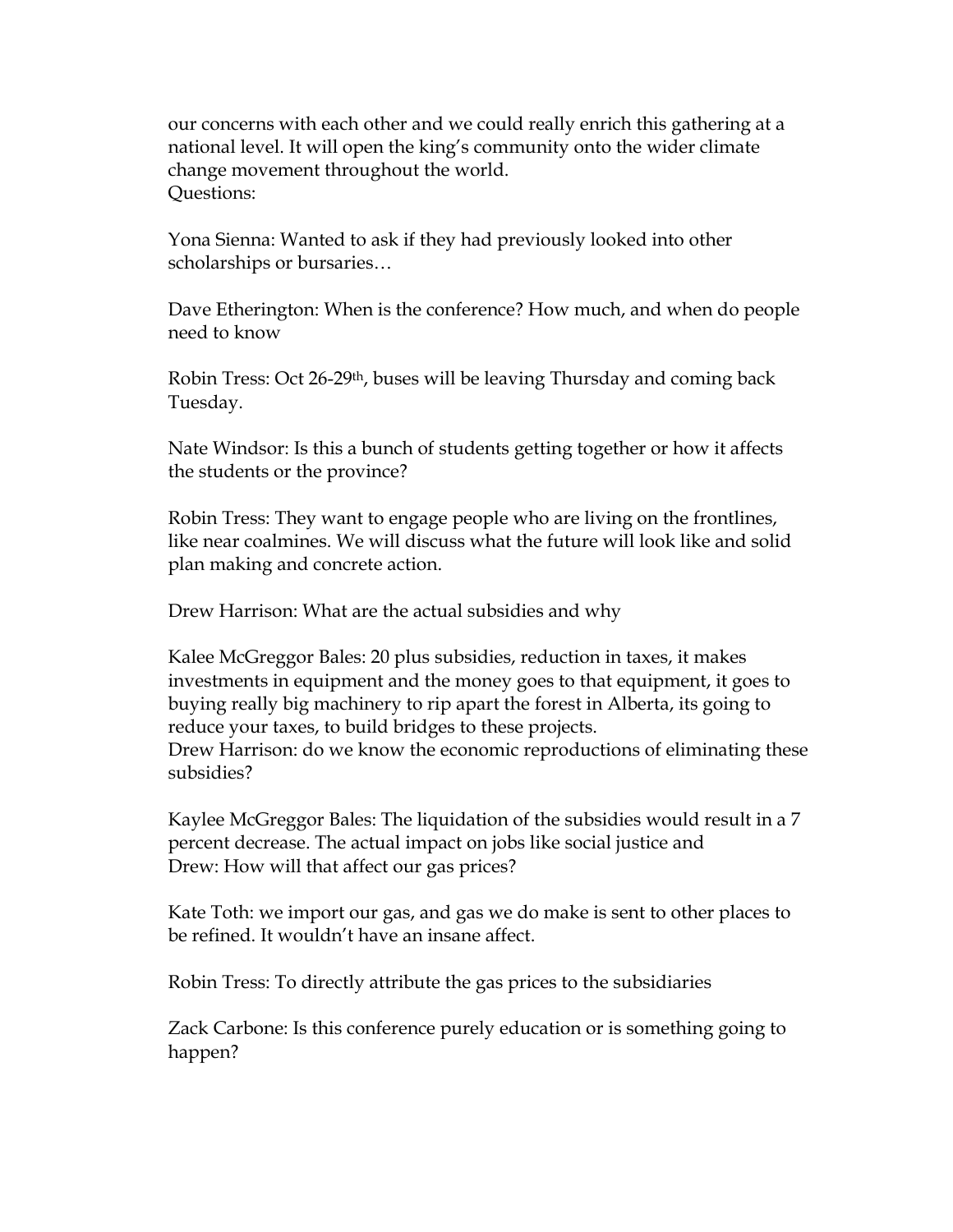Robin Tress: It starts on a Friday evening with keynote speakers, then sat and sun are largely workshop based where you will learn and Monday will be when you make plans and meet and talk with many business people. Kate Toth: the weekend will attract media, and youth get it, why don't leaders?

Zack Carbone: is it purely education or will action be taken place?

Robin Tress: Nationwide movement to end national subsidies.

Grace Kennedy: Aside from the possible difference in outcome with subsidies, what can benefits can king's students get from it?

Robin Tress: communication with other people – so they can share their skills about the workshops they were in.

Alex Bryant: Where does funding come from before the conference?

Robin Tress: Sponsorship with organizing partners, conandion federation of students, the EAC, etc. We have some funds coming from places I am totally blanking on. We want ethical sources for our money. [www.wearepowershift.ca](http://www.powershift.ca/)

Eric Balant: Where will students will be able to learn? Robin: We don't have a lot of access to people across the country, or people in the north who are losing their homes, there are diff impacts all across the country. People who go to Ottawa can have first hand experience with it. Canada is so sparsely populated and its cool to get everyone together and discuss everyone's perspectives

Katherine Fleming: Are the students who attend PowerShift as well as pass on their info when they get here?

Kate Toth: I'm trying to get the administration to look at our infrastructure and being sustainable with environment NS, I hope that whoever goes to PowerShift will be invested in helping when we get back. Robin: the idea is that everyone together at PS will help pass the bill in march 2013. We need to make it politically feasible. We want this to continue until we reach our goal.

Daniel Boltinsky: Are there other types of skills we can learn? Robin: Communication and Media, communicating with the media, how we'll apply pressure, where do we go into the future, what we need to think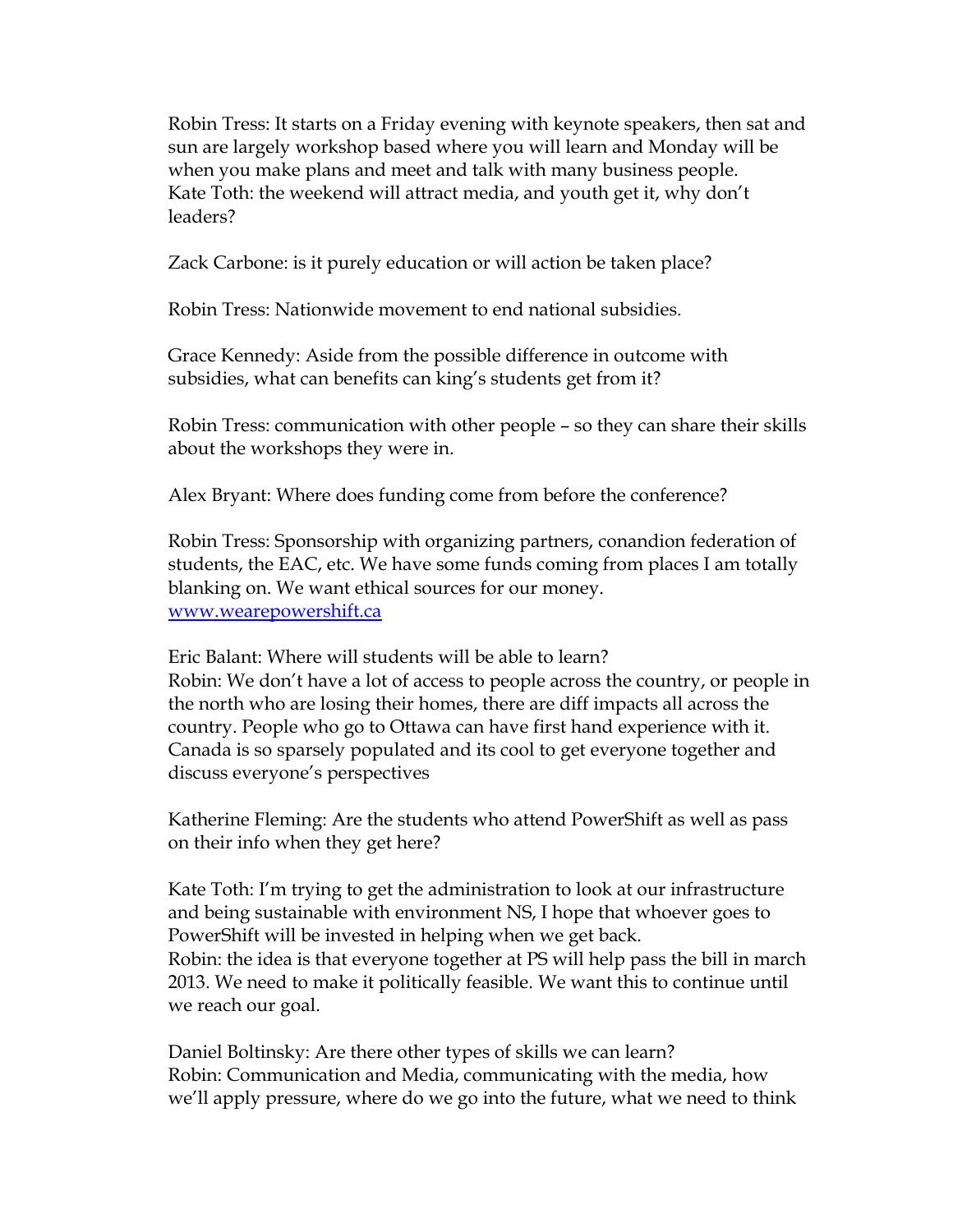about to do that. How do we know there are 1.4 billion dollars in subsidies? How do we reach out to people in their respective communities? Those types of skills. People with skills and experience will be running the workshops. Emory Ackman: All of Canada was going to hear about this, how will this happen?

Robin Tress: the media, and there are speeches like this one.

Alex Mercer: Is there any movements are there anyways that people are looking at this in different ways?

Kaylee McGreggor Bales: the root cause of the climate change is the root cause of gender inequality and other issues like this, we want to see real solutions to this and other issues that address the same solution, and others that are working to build solutions to their problems that relate to this. To get rid of the subsidies we are fostering a more just society, we want to end the cozy relationship with the fossil fuels and the government.

Abigail Bryant: Youth Action Gathering, what's going to happen (the action side of it) is creating allies, and meeting people across Canada that you can come back and want to start new things in NS, and then spread that you want to start this out there. If that's just in NS, imagine across Canada

Daniel Feil: How strong is the involvement of PowerShift community in Dal and King's?

Robin Tress: 50 dedicated people.

*David Etherington motions to end the discussion. Braedon Jones seconded this.* 

*Motion passes.* 

#### 1.3.2. Presentation from the Financial Vice President

Quinn Harrington: The total revenue that we take in before the health plan goes towards CKDU, the Galley, the Dal's Woman Center, WUSC, etc. we are left after these costs with the 115000 (?). This goes towards Union Hired Positions, and other positions. These were all voted for and will be voted on again. These costs we don't have wiggle room, and then we have soft costs for committees, and having pizza at meetings! Union operations – campaigns, events, sustainability, travel bursaries, etc. We hope to spend this money on these things but there is no set plan for this money. Non-relevant funding: CUBE, campus safety, awards.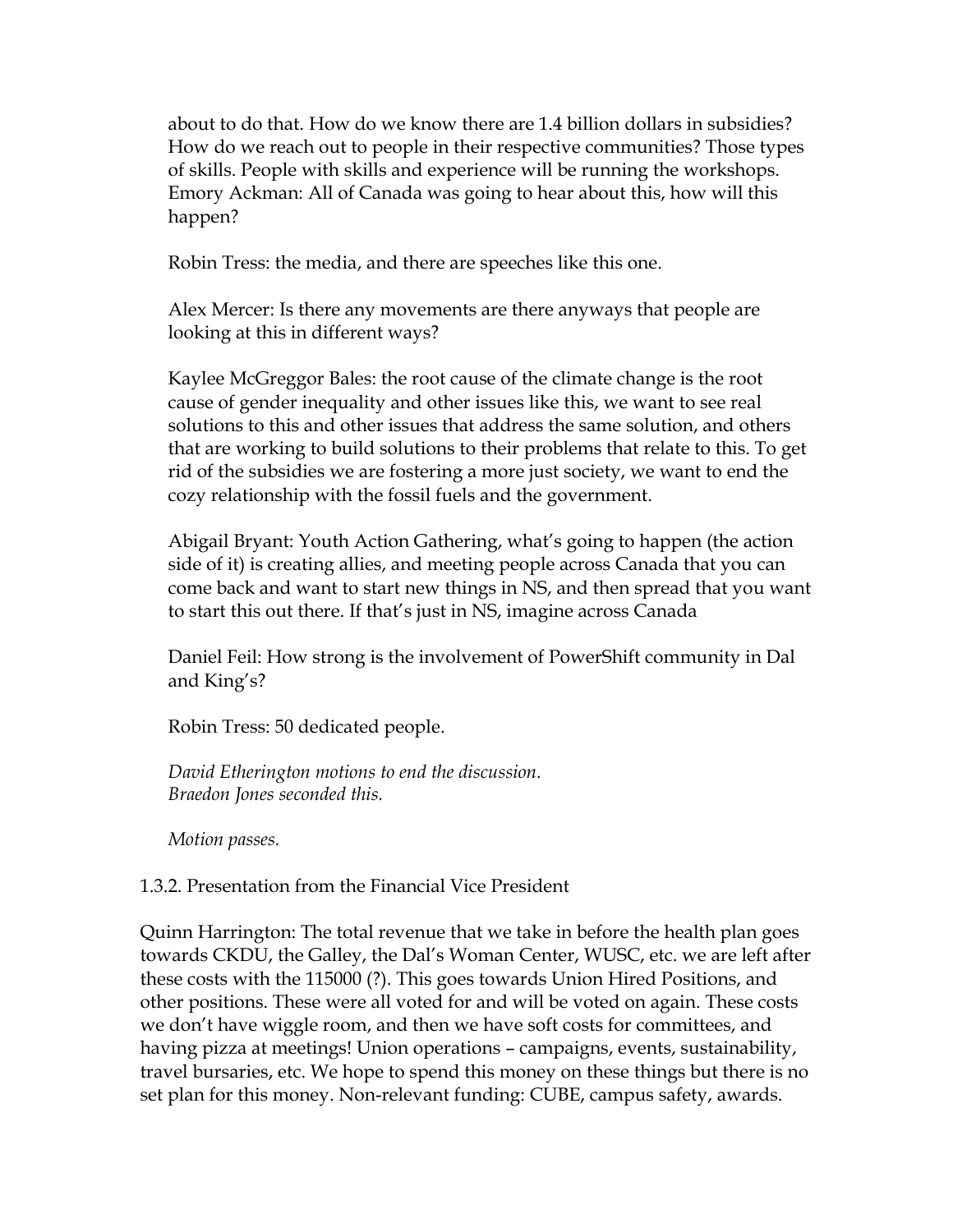We would not use money from these things. Relevant funding for this action: Sustainability (900), campaigns (1000), travel bursaries (1500) travel and conference (2500). We also have a surplus of 13000 dollars. This has been suggested to go into savings but we haven't further discussed it.

#### Questions:

Omri Haiven: I did number crunching for the last ten years f the union, so we know what kind of stability we have. Surplus category, contingency in case of a rainy day, investments (operations improvement). Operations Improvement was for things like funding for galley. …

Quinn Harrington: there was a Guarnteed Investments C and we built it up so we can spend it on things like the galley. A Levy is something that has a specific source; we get the cheque and give it to another organization. Dues are what we are discussing right now.

Stefanie Bliss: A levy can be increased by a request prior to a council meeting.

*Yona Sienna moves to have a 2 minute speaking limit. Seconded by Sam Gleave.*

Katie Toth: how much did you give for people that wanted to go to other conferences?

Quinn Harrington: Usually about 100 dollars per person.

Zack Carbone: what is a typical amount of money?

Quinn Harrington: It's different for every society, and it's about 340 dollars per society.

Melissa Shaw: Were there any other ideas for the surplus?

*Challenge of the chair: David challenged to ruled the question above out of order.* 

David Etherington: discussing points against the funding for PS, its not about what we could but not what we have spent the money.

Stefanie Bliss: I agree that it was problematic; it was related to the surplus money.

Stefanie's ruling stands.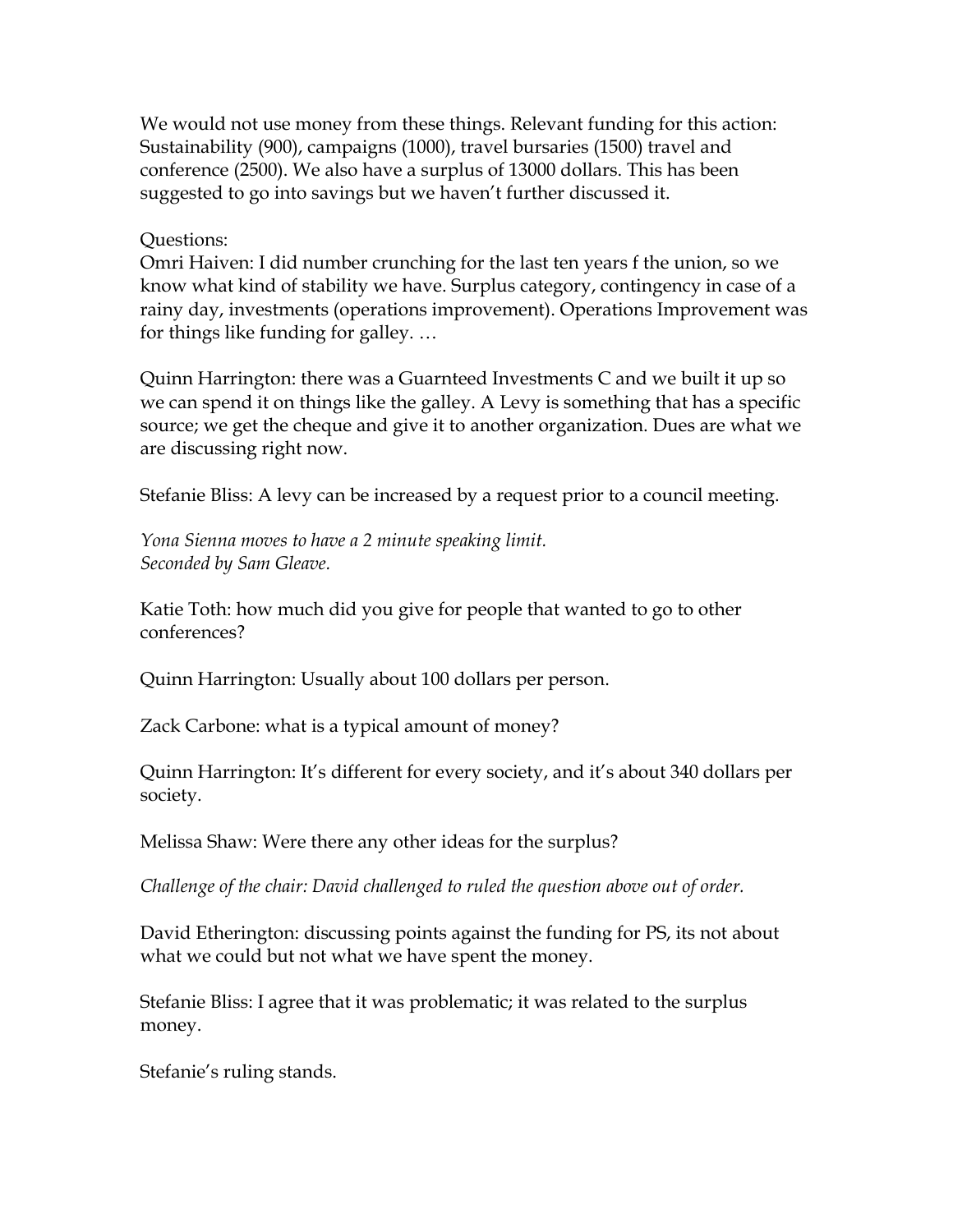Quinn Harrington: Discussions putting some in savings, spending parts on projects, ranging from putting it in savings, to let's get a hot tub! There have been suggestions to pursue different projects.

Yona Sienna: What kinds of projects? Quinn Harrington: On campus events not seen as savings or investments.

Grace Kennedy: Money that has been labeled relevant, where has it traditionally gone?

Quinn Harrington: Budget line that goes to the Day of Action, and other student movements. Travel bursaries are hard and fast about giving people money to travel and bring useful things back to king's.

Braden Hellinger: how much is put away as an emergency?

Quinn Harrington: We have 2000 contingency fund and no savings beyond that. We have a 13000 surplus.

Zack Carbone: could you dip into the surplus as well?

Quinn Harrington: yes

*Jake Eidinger motions to end the discussion Duly seconded*

*Motion passes.* 

### **1.4 Action Items**

### 1.4.1 BIRT PowerShift receive \$2500 dollars in funding for the PowerShift 2012 conference. *Moved by Mr. Omri Haiven Seconded by Mr. Noah White*

Omri Haiven: we talked about the financial implications but I want to talk about the other parts other than funding. We should talk about what we are investing into students who make up the union, who will graduate and go on as leaders as well. What can we do as a union to affect change as big as that? The galley canteen cost us 78000 and its very important, so king's can play a leading role, but we can also improve our democratic structure of our union.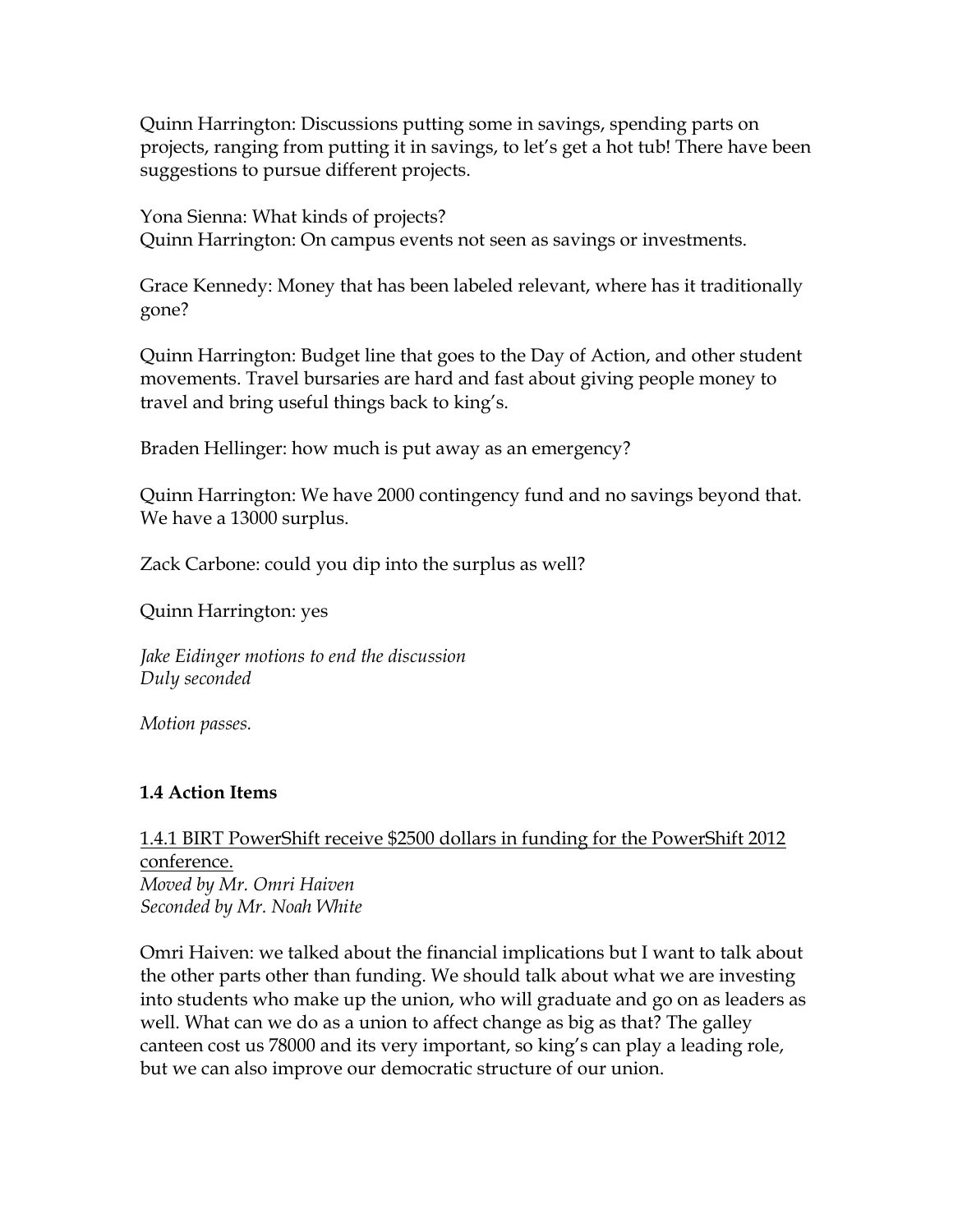Braeden Jones: did this go through the finance committee yet?

Stefanie Bliss: Finance has yet to be struck, but council decided that we are at a small number of people and we could not represent your voices well. There are time constraints, so we thought it would be most pertinent to bring it right to you. The financial VP reviews the applicants for the finance committee and then presents to council.

Braeden Jones: was there any recommendation or did it just come directly to council?

Omri Haiven: informally discussed without a figure attached. Highest decisionmaking body is binding, unless exec challenges it. The work was put in to get people to come here, if it weren't for this motion, but what we need to do is to get king's students involved and make sure the work done in Ottawa and here is applied to their community, Halifax, and ns. People will be able to vote, and people who will go to this conference will not discount their vote, it's a democratic conference and people decide what comes out of it. With 2500 dollars we can allow 12 people to go to the conference, to decide what students go to the conference, ask them to write a report, we could send 24 for half funding, and 50 for a quarter funding.

*Nick stark moves for a 26 minute moderate debate (2 minutes per person) with no amendments so we can talk about amendments but save them until the end. Seconded by Eyo Ewara* 

*Motion passes.*

POO: we can't prevent you from amending this.

POI: Stefanie explains what an amendment is. I move to amend this to read this, and what not. The intention of the debate was to get the discussion going.

#### 26 minute debate:

*David Etherington: proposes an amendment to motion BIRT the KSU supports the aims and goals of powershift. BIFRT the KSU supports giving up to \$2500 to send students t powershift. BIFRT the question of amount, distribution, and location of the funding be sent to finance committee, for a recommendation to be given to council for final decision. Seconded by Braedon Jones.* 

*The amendment passes.*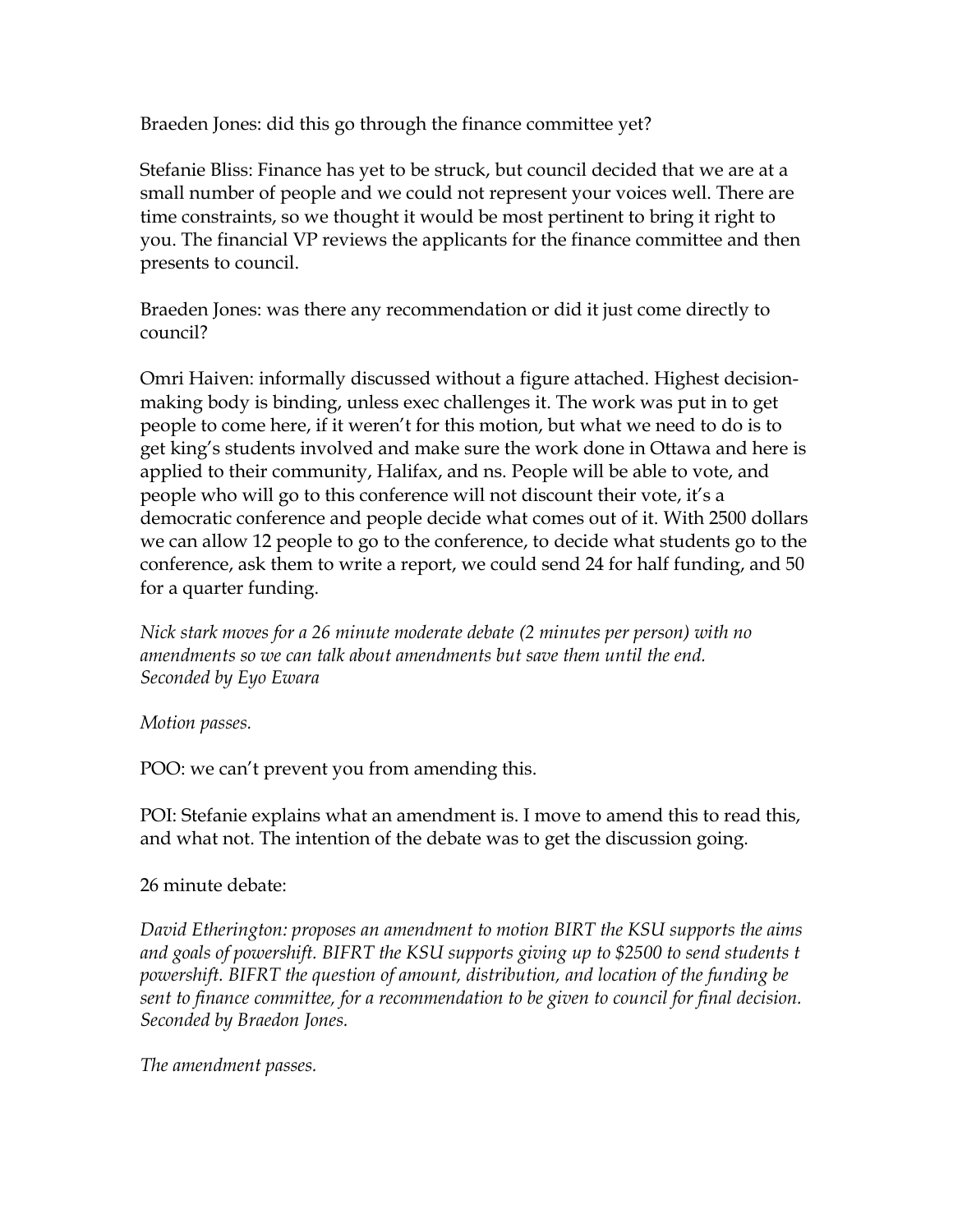Discussion<sup>.</sup>

David Etherington: to clear questions came up, do we support PS and support giving money? I think we need tp gives them a bigger contribution, like having a live feed or something. The discussion needs to be done in a more fair and equal manor. We can make a better-informed decision through finance committee, then it will go through councilors. The final thing I would say would be that this will go back to council and review it like we do with societies.

Yona Sienna: do we have speaking rights at the council meetings?

Jesse Laufer: Do we have voting rights?

Stefanie: No

Robin Tress: she thinks we should discuss now, because we have a live feed already, and we are here to answer all questions.

Braeden Jones: at this point we should make a decision now, but to daves amendment that is true and the finance committee should be able to make their decision first. Usually this should be brought to the FC first, and this was inappropriate.

Abigail Bryant: Isn't it partly our money and shouldn't we have a vote?

Stefanie Bliss: this is money you've spent as a king's students.

Zack Carbone: This is our money and this is why we should put towards it to that committee who are experienced.

Noah White: Why did we decide that this was a matter to be discussed now?

Stefanie Bliss: No I won't.

Mike Murphy: Question for Robin, why was it necessary to discuss it so fast? What was the urgency?

Robin Tress: It takes planning to go to Ottawa, they want to know sooner so that people can prepare themselves to go.

*Gabriel Goodman moves to two more questions and then vote on Dave's amendment. Seconded by Robert Darling*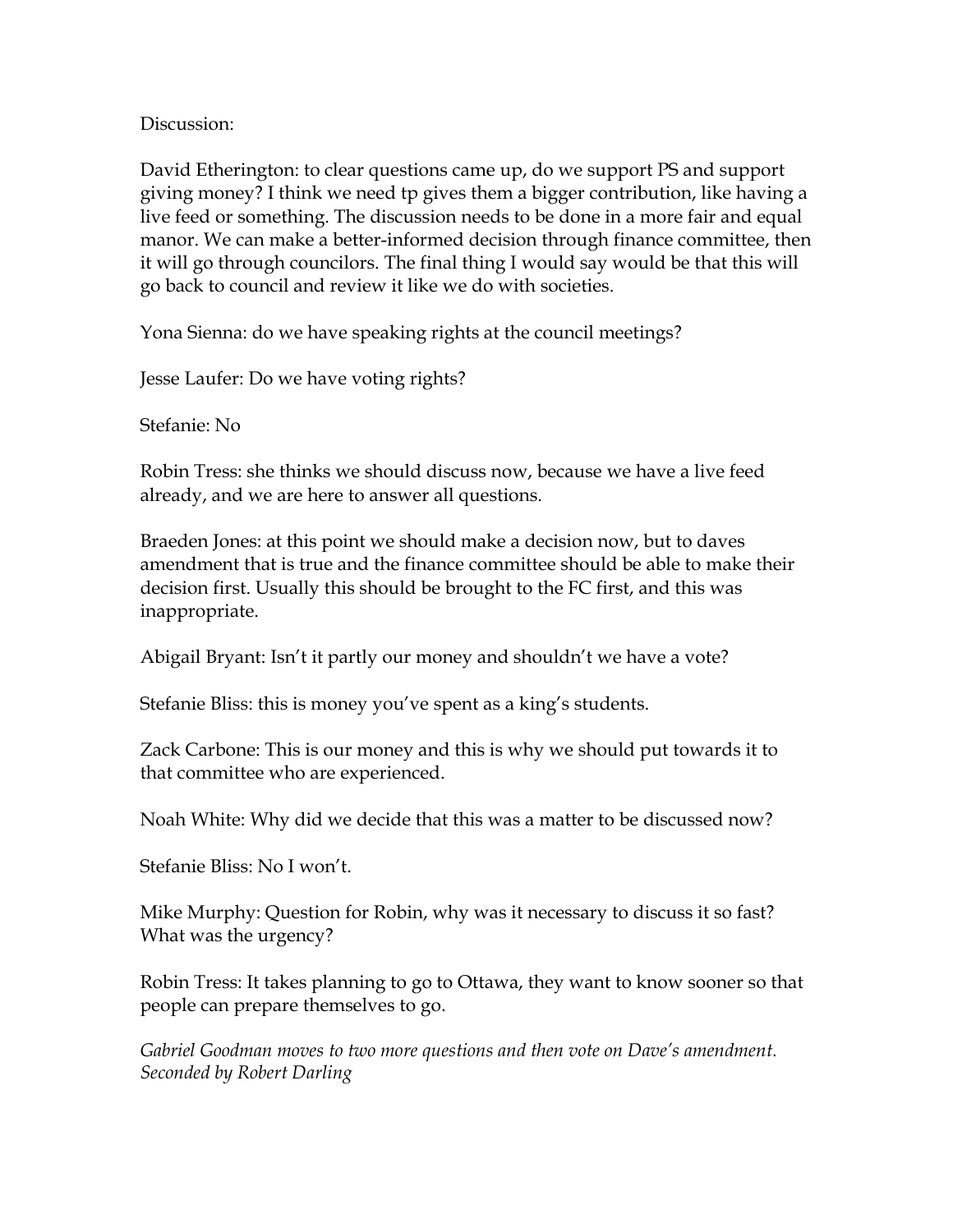*Motion passes.* 

Grace Kennedy: proposed timeline for how long it will take to go through finance committee to confirm this?

Quinn Harrington: it would take in one council meeting.

Grace Kennedy: when will finance committee be decided?

Quinn Harrington: Formally appointed on Sunday.

Braeden Jones: 2500 dollars was apart of what would be for conference and travel, is this all about what we already have this money set aside for?

Quinn Harrington: no that money is for 3 reps to 2 cfs meetings.

*Dave votes for an extension on the speakers list to eight more people Seconded by Asher Goldstein*

*Motion defeated.* 

*The amendment passes.* 

*Omri Haiven: moves that it BIRT the money be allocated from the surplus of the KSU budget for the 2012-2013.* 

Mike Murphy says Out of Order

*Mike Murphy motions BIFRT the question of amount and distribution and the source be a separate budget line. secondedJesse Laufner*

Mike Murphy: recommends that it be rejected, technical questions can be answered by finance committee.

Quinn Harrington: What is the nature of the amendment? It is to give money to students to travel to the conference. There may be other conferences that we might want to save money for, because it is early in the year.

Asher Goldstein: motivates against this amendment, the language of surplus is misleading, the buffer no longer exists and we had a very large GIC if something went terribly wrong, but now we have locked up a lot of our money. The nature of our past funding, and this funding, is misleading because it is very different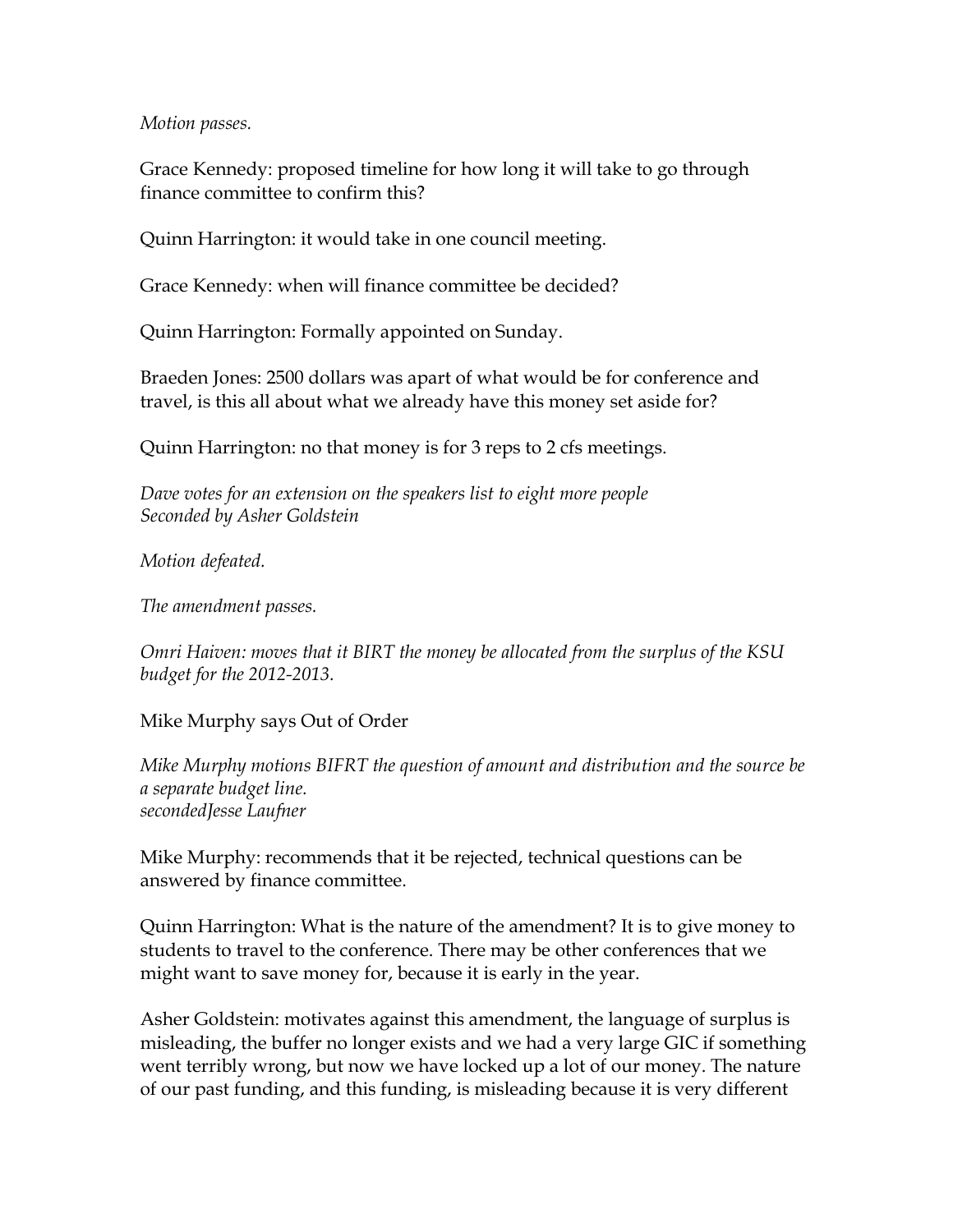from last years. We have very little money now. As a union, it should be at the discretion of cutting other sources of funding.

*Michaela Sam extends the discussion period by 10 minutes. Duly seconded*

*Motion passes.*  David Etherington calls to question: wishes to end the discussion on the amendment here.

Question has been called.

Amendment: *BIFRT the source be a separate budget line in the budget, out of the surplus. Amendment defeated.* 

Gabriel Goodman: Are there other avenues of funding outside of the KSU?

Robin Tress: by the KSU giving 2500 enabled the students to go and also throws the KSU's name in the mix which is good. It would take a significant chunk out of the time.

Zack Carbone: It only costs 210 dollars for reg. and travel?

Robin Tress: Yes

*Zack: motions to amend that it says BIRT PowerShift receive \$420 dollars in funding for the PowerShift 2012 conference. Seconded by Emory Ackman* 

Zack Carbone: this can have similar result by sending two, and to spend so much money on a early event is hasty.

Omri Haiven: We have a surplus, we can use it. Over the past ten years we have examples of contingency funding. By funding powershift we aren't taking any money away from any other societies or anything.

Erin Millan: government subsidies ending – taking money from the whole population and going to a key point, and that is what we are doing right now. Alex Bryant: should we give them 2500, will there be enough people to justify this sum of money? I like 420 dollars because it will be used.

Quinn Harrington: accomplishes the goals of what we want to do for powershift, and also saves our surplus money.